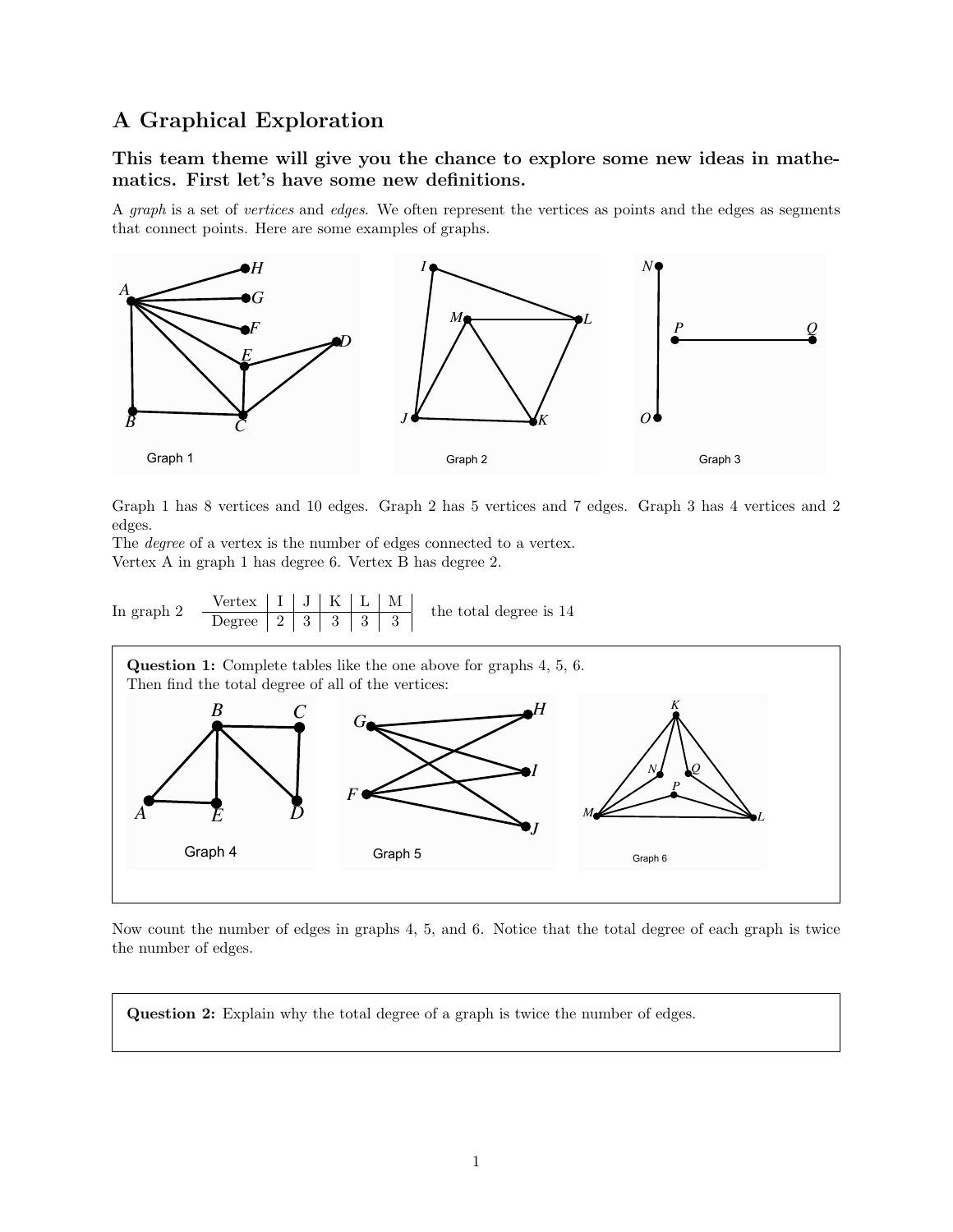When you found the degree of each vertex in a graph you may have noticed that some of the degrees were odd and some were even.

**Question 3:** Find the degree of each vertex in each of the graphs below. How many vertices have an odd degree?





A path from one vertex to another vertex in a graph is a sequence of adjacent vertices and edges of the graph. In a path you can pass through each vertex only once and use each edge only once. Depending on the graph, there may be more than one path between two different vertices. In graph 5 there are three different paths from vertex G to vertex H. The shortest path is to go directly from  $G$  to H. Another path is to go from  $G$ to I to F to H. The final possibility is to go from  $G$  to  $J$  to  $F$  to  $H$ .



Question 5: How many paths are there from vertex  $H$  to vertex  $J$  in graph 5? List the paths in order from shortest to longest. Which pairs of vertices in graph 5 have paths between them that pass through every vertex? Which pairs do not have such a path between them?

Question 6: Which pairs of vertices in graph 6 have paths between them that pass through every vertex? Which do not? Explain what features of the graph makes the difference.

Question 7: In graph 6 there were 6 vertices. There were some pairs of vertices where there were no paths between them that passed through every other vertex. Draw your own graph with 6 vertices and include the minimum amount of edges such that there is a path from any vertex to any other vertex passing through every vertex. Explain how you know your graph has the fewest edges necessary to make this happen.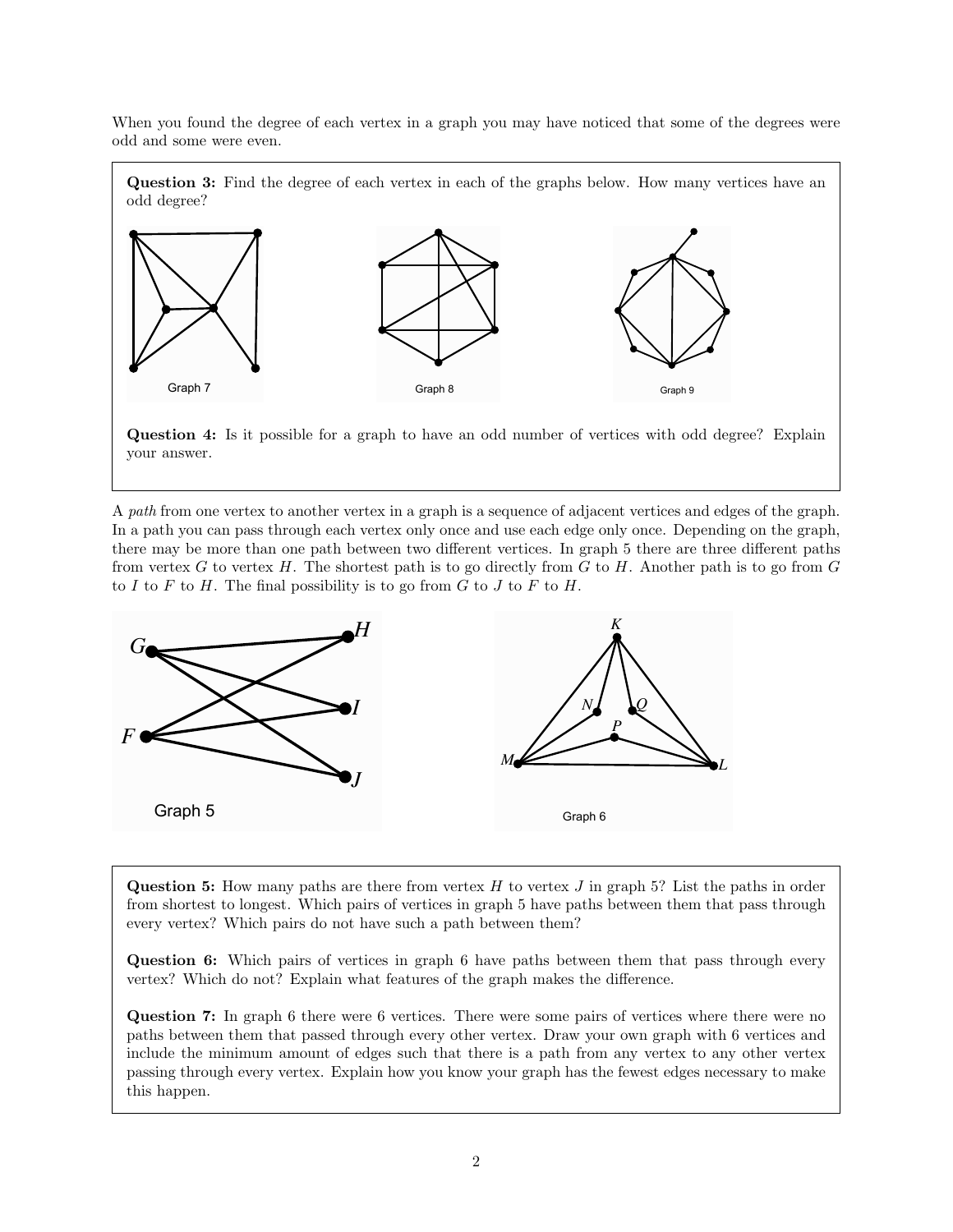A trail is like a path, but you are allowed to pass through a vertex more than once. An Euler trail is a trail that passes over all of the edges exactly once. It is named for Leonhard Euler, the great Swiss mathematician who solved some early problems with graphs. In graph 10 there is an Euler trail from vertex  $S$  to vertex  $W$ . Start at vertex  $S$ , then go to  $U$ , then to  $W$ , next go to  $V$ , then up to  $T$ , back to  $S$ , and finally end at  $W$ . You have covered each edge exactly once.



**Question 8:** In each of the graphs below, try to find an Euler trail from  $X$  to  $Y$ . Then try to find an Euler trail from  $X$  to  $Z$ . If you can find a trail, clearly describe it. If you cannot find an Euler trail, explain why it is not possible.



Question 9: Are there Euler trails between any other pairs of vertices in any of graphs 11, 12, or 13? If so, state where the trails start and where they end.

Question 10: What determines whether or not a graph has an Euler trail? Explain your reasoning.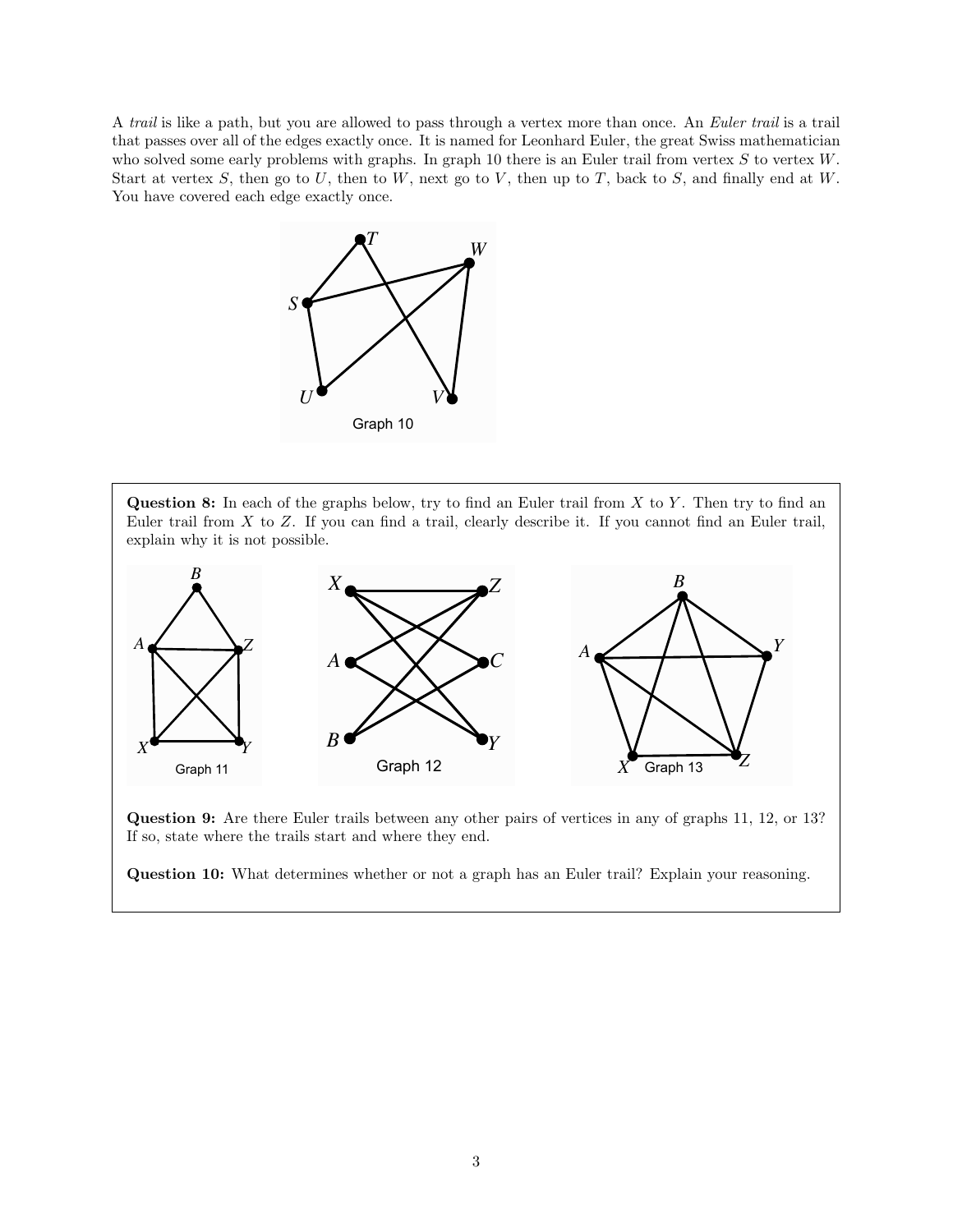A trail that begins and ends at the same vertex is called a circuit. A circuit that uses every edge exactly once is called an Euler circuit. You may reuse vertices if you wish, but you cannot reuse edges. In graph 4 a circuit that begins and ends at vertex B is completed by passing through the vertices in this order: BCDBAEB. Finding an Euler circuit is the same thing as drawing the graph without retracing any of the edges, starting and ending at the same point. Is there an Euler circuit for graph 6?



Question 11: If a graph below has an Euler circuit, describe it by listing the vertices in order for the circuit. If it does not have an Euler circuit, explain why. Think about how the degrees of the vertices have an effect on whether or not you can find an Euler circuit. Remember, a circuit has to start and end at the same vertex.

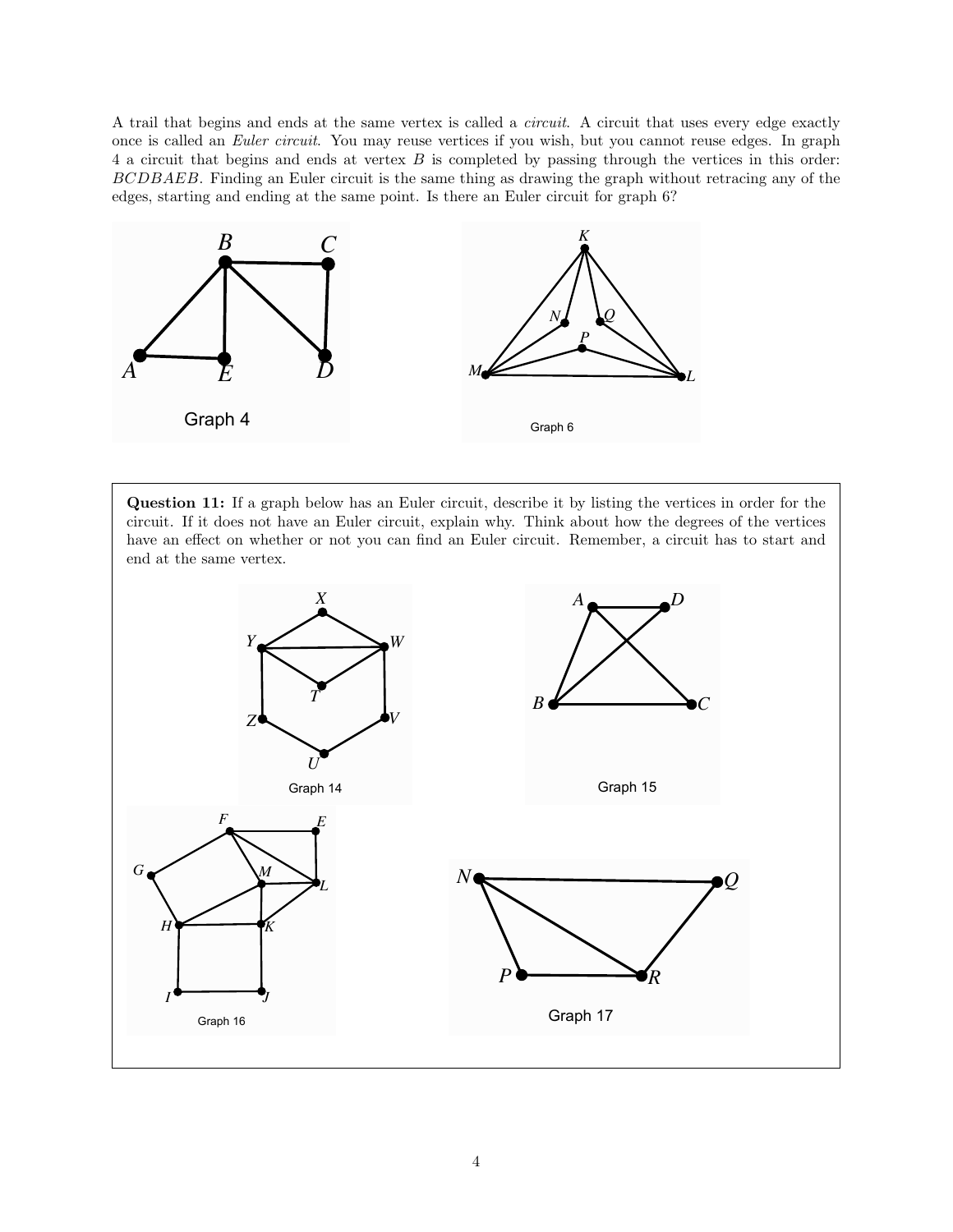## Answers to Team Theme Questions

Question 1:

|  |  |  | $\begin{tabular}{c c c c c c c} \hline \textbf{Vertex} & A & B & C & D & E \\ \hline \textbf{Degree} & 2 & 4 & 2 & 2 & 2 \\ \hline \end{tabular} \textbf{total degree = 12}$<br>$\begin{array}{c c c c c c c} \n\text{Vertex} & F & G & H & I & J \\ \n\hline \n\text{Degree} & 3 & 3 & 2 & 2 & 2 \\ \n\end{array} \text{total degree} = 12$<br>$\begin{array}{c c c c c c c c} \text{Vertex} & K & L & M & N & P & Q \\ \hline \text{Degree} & 4 & 4 & 4 & 2 & 2 & 2 \\ \end{array} \text{total degree = 18}$ |
|--|--|--|----------------------------------------------------------------------------------------------------------------------------------------------------------------------------------------------------------------------------------------------------------------------------------------------------------------------------------------------------------------------------------------------------------------------------------------------------------------------------------------------------------------|

Question 2: Each edge is incident on two vertices. When determining the degree of a vertex, you add up the number of edges incident on it. So each edge is counted twice, once at each of the two vertices it is incident on. Thus the total degree is twice the number of edges.

## Question 3:

Graph 7: Degrees of vertices are 2, 3, 3, 3, 4, 5. Four vertices have odd degree in graph 7. Graph 8: Degrees of vertices are 3, 3, 4, 4, 4, 4. Two vertices have odd degree in graph 8. Graph 9: Degrees of vertices are 1, 2, 2, 2, 2, 4, 4, 5. Two vertices have odd degree in graph 9.

Question 4: It is not possible of a graph to have an odd number of vertices with odd degree. The total degree of a graph is even since it is twice the number of edges. Suppose we let the sum of the degrees of the even vertices be represented by  $E$  and the sum of the degrees of the odd vertices be represented by  $D$ . Then  $E + D$  is the total degree. We know this is an even number. Because E is the sum of even numbers is must be even. So we are adding an even number plus  $D$  and getting an even number. This means that  $D$ must also be even. Each odd vertex has odd degree. In order to get an even total, we must add up an even number of odd numbers. So there but be an even number of odd vertices.

**Question 5:** There are four paths from vertex  $H$  to vertex  $J$ . In order from shortest to longest these paths are:  $HGJ, HFJ$ HGIF J, HF IGJ There are paths between any pair of vertices on the right side of the graph that pass through every vertex.

If you choose a pair of vertices on the left side or a pair that contains one vertex on the left and one vertex on the right, there is no path between them that passes through every vertex.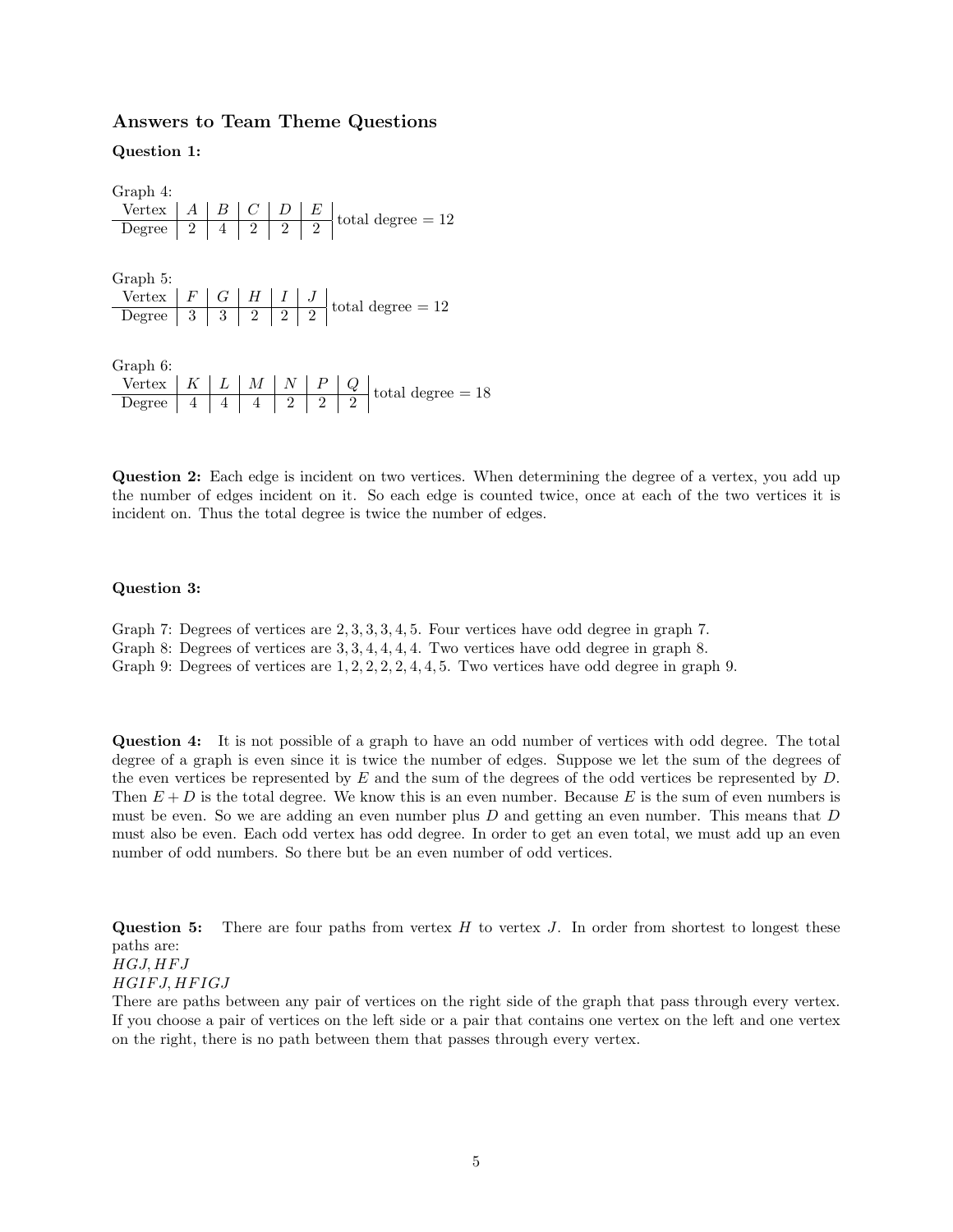Question 6: The pairs that have paths between them passing through every vertex are the following:  $K$  and  $L, M, Q, N$ ,

L and  $K, M, Q, P$ ,  $M$  and  $K, L, N, P$ , N and  $K, M, P, Q$ ,  $P$  and  $L, M, N, Q$ ,

 $Q$  and  $K, L, N, P$ .

The pairs that do not have such paths are K and  $P$ , L and N, and M and Q.

When trying to find a path from  $M$  to  $Q$  there are four options starting from  $M$ . Consider going from  $M$ to N. From here there is only one option, going on to K. Then in order to not go to  $Q$  immediately, you must go to L. At this point if you go to  $P$ , there is no way to get back to  $Q$  without repeating a vertex. The same thing happens if you start from  $M$  and go to  $P$ . Note that starting from  $M$  and going straight to either K or L immediately eliminates the possibility of going through N or P so these starting choices are not really an option. The difference with going from  $M$  to  $P$  or  $N$  is that there is a path around the inside of the graph that passes through every vertex and these pairs of vertices are adjacent in this path, where M and Q are not.





Using an arrangement like this, there is always an option, after arriving at a vertex, of two different edges to follow. That allows you to complete a path from any vertex to any other vertex and pass through all vertices on the way. This is the minimum number of edges that makes this possible.

**Question 8:** In graph 11 a possible Euler trail from X to Y is  $XYABZXAZY$ . An Euler trail from X to Z is not possible. Every time you try to do this, you wind up with one edge that is not covered. This is because the degree of  $Z$  is even. Along the trail you will take one edge in to  $Z$ , one edge out, a third edge back in, but you will need to leave Z a second time in order to use all of the edges incident on Z. In graph 12 an Euler trail from  $X$  to  $Y$  is not possible. Because the degree of vertex  $Y$  is even, you can't possible end your trail there. You must follow one edge to  $Y$  and then use the other edge to leave  $Y$ . An Euler trail from X to Z is  $XCBXYAZ$ . In graph 13 an Euler trail from X to Y is  $XAZXBAYZBY$ . An Euler trail from X to Z is not possible. This is the same case as in the other graphs where a trail is impossible. The proposed final vertex has an even degree so to use all of the edges incident on this vertex you would need to enter and leave the vertex twice, thus not being able to end the trail there.

Question 9: There are no other pairs of vertices that have Euler trails between them. This is because there are no other pairs of vertices that have odd degrees.